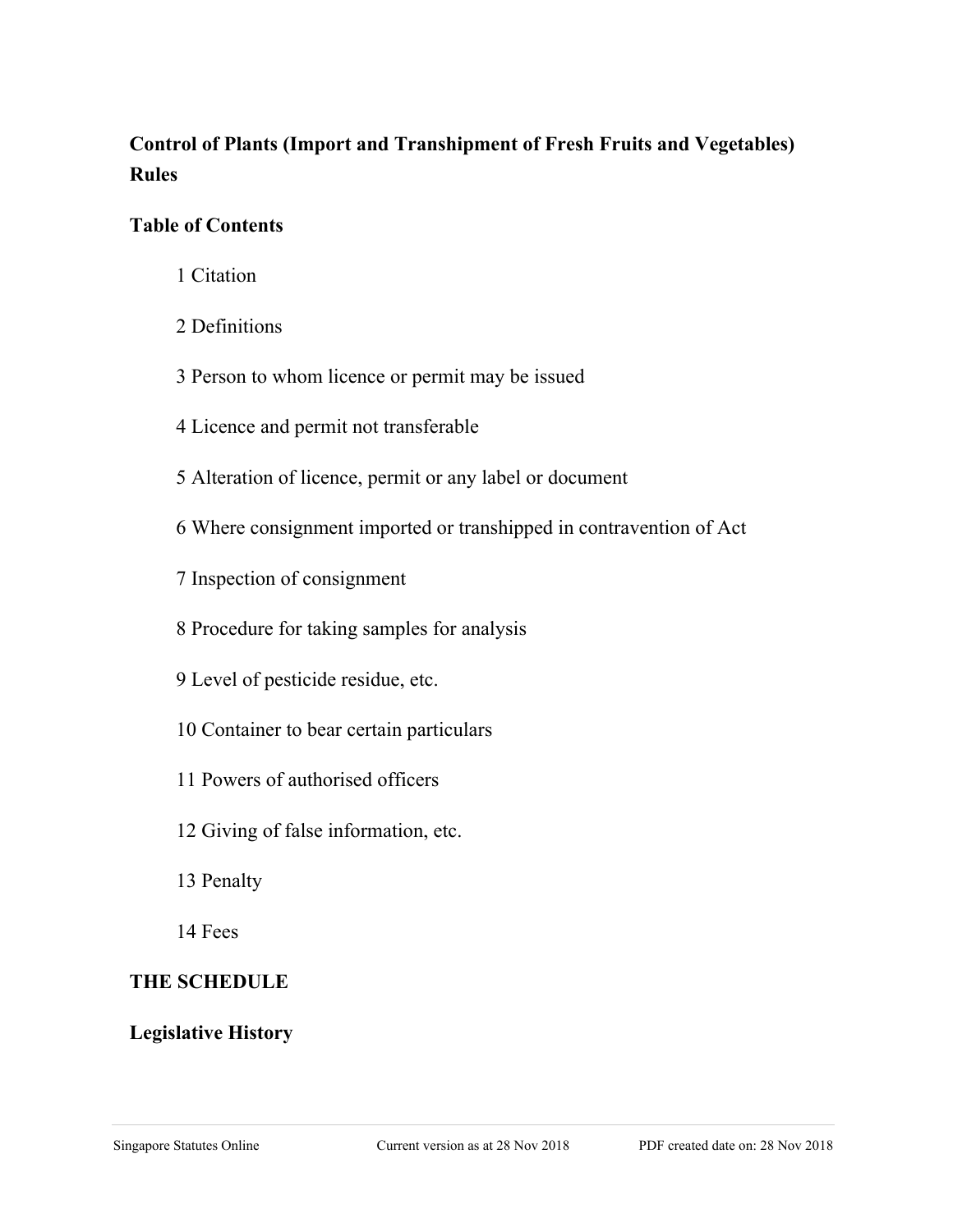## CONTROL OF PLANTS ACT (CHAPTER 57A, SECTION 49)

### CONTROL OF PLANTS (IMPORT AND TRANSHIPMENT OF FRESH FRUITS AND VEGETABLES) RULES

**R 1**

**G.N. No. S 9/1999**

**REVISED EDITION 2006**

(31st August 2006)

[8th January 1999]

#### **Citation**

**1.** These Rules may be cited as the Control of Plants (Import and Transhipment of Fresh Fruits and Vegetables) Rules.

#### **Definitions**

- **2.** For the purposes of these Rules
	- "container", in relation to fresh fruits or vegetables, means the basket, carton, bag, box, packet or other receptacle which contains the fruits or vegetables and, where any such receptacle is contained in another such receptacle, includes the latter receptacle;
	- "licence" means a licence issued under section 31 of the Act for the import or transhipment of any fresh fruit or vegetable;

"licensee" means the holder of a licence;

"permit" means a permit issued under section 31 of the Act to a licensee for the import or transhipment of any consignment of fresh fruits or vegetables.

#### **Person to whom licence or permit may be issued**

**3.** The Director-General shall not issue a licence or permit to any person unless the person is carrying on business in Singapore and is —

- (*a*) registered under the Business Registration Act (Cap. 32); or
- (*b*) in the case of a company, incorporated or registered under the Companies Act (Cap. 50).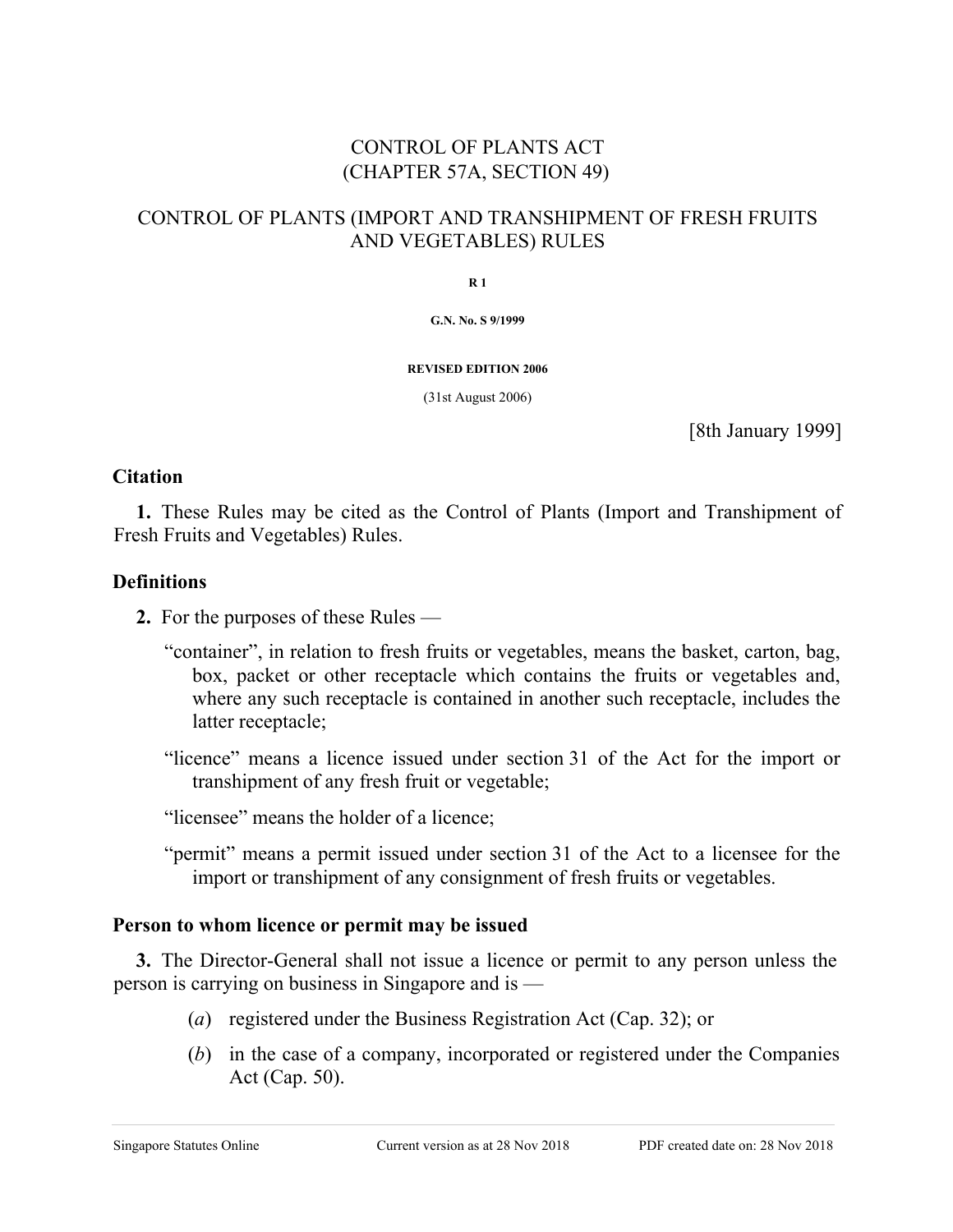#### **Licence and permit not transferable**

**4.**—(1) No licensee shall transfer or assign the benefit of his licence or any permit issued to him to any person.

(2) A licensee who contravenes paragraph (1) shall be guilty of an offence.

### **Alteration of licence, permit or any label or document**

**5.** Any person who without lawful authority alters any licence or permit or any declaration form, document or label relating to the import or transhipment of any fresh fruit or vegetable or knowingly makes use of any licence, permit, declaration or document so altered shall be guilty of an offence.

### **Where consignment imported or transhipped in contravention of Act**

**6.**—(1) Where an authorised officer has reasonable grounds to believe that a consignment of fresh fruits or vegetables has been or is to be imported or transhipped in contravention of section 7 or 8 of the Act, he may —

- (*a*) where the consignment has yet to be removed from the conveyance in which it was brought into Singapore, by order prohibit the removal of the consignment from the conveyance;
- (*b*) direct the person who brought the consignment into Singapore to export, destroy or otherwise dispose of the consignment; or
- (*c*) seize the consignment.

(2) Any person who fails to comply with an order of an authorised officer given under paragraph  $(1)(a)$  or a direction of an authorised officer given under paragraph (1)(*b*) shall be guilty of an offence.

### **Inspection of consignment**

**7.**—(1) Any licensee who imports or tranships a consignment of fresh fruits or vegetables shall —

- (*a*) before removal of the consignment from the conveyance in which it was brought into Singapore or within such time as an authorised officer may allow, submit to an authorised officer a copy of the import declaration or cargo clearance permit in respect of the consignment, whichever is applicable, and such other document in respect of the consignment as the Director-General or authorised officer may reasonably require; and
- (*b*) when directed by an authorised officer to do so, take the consignment to the Pasir Panjang Wholesale Centre, or such other place as may be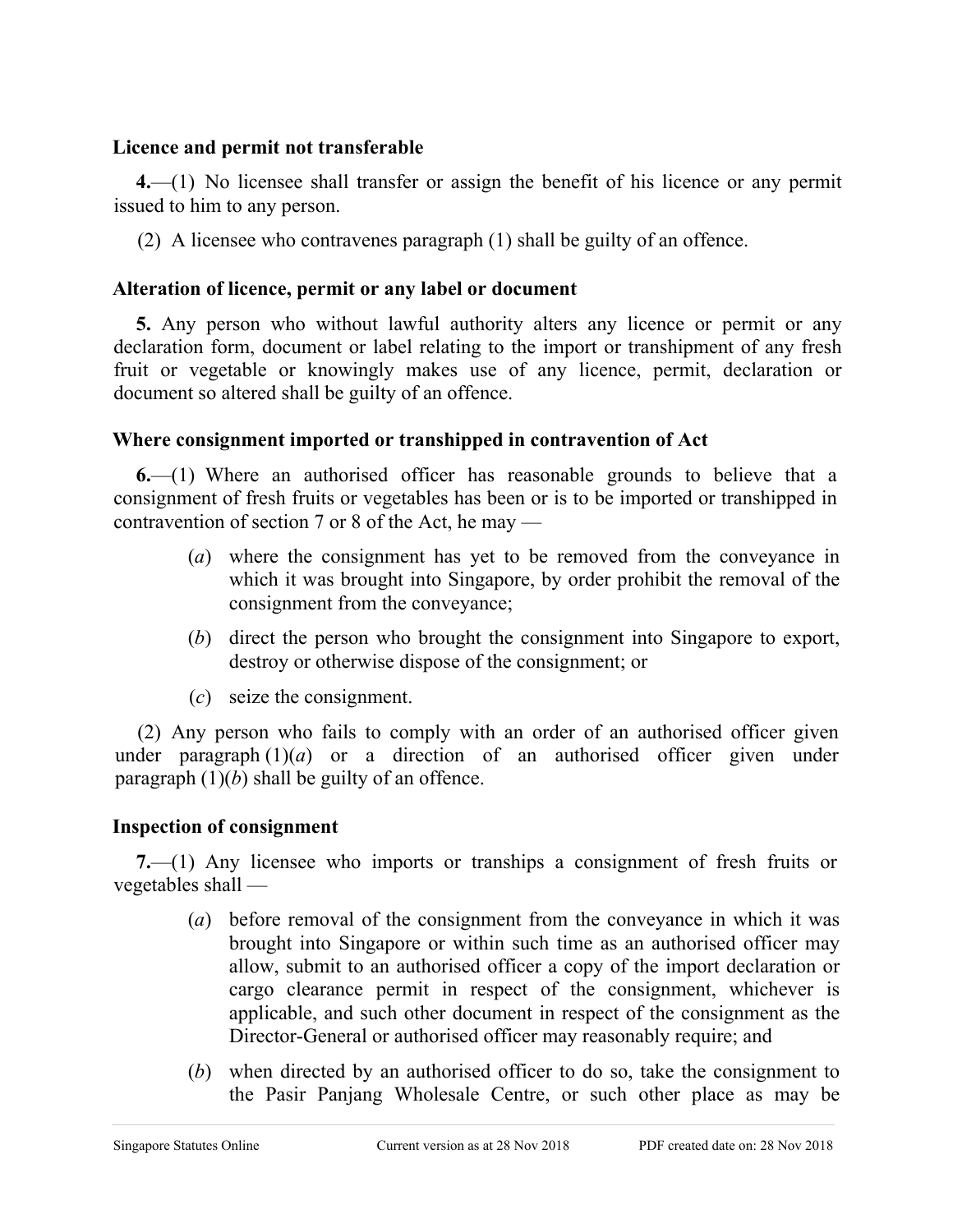specified by the authorised officer, for inspection prior to its sale, supply or distribution.

(2) Any person who fails to comply with paragraph (1) shall be guilty of an offence.

### **Procedure for taking samples for analysis**

**8.**—(1) Where a consignment of fresh fruits or vegetables has been imported and an authorised officer takes a sample of the consignment for analysis under section 39 of the Act, the authorised officer shall —

- (*a*) seal the sample in such manner as its nature permits;
- (*b*) label the sample with the particulars of the licensee of the consignment and the date the sample was taken;
- (*c*) sign his name on the label;
- (*d*) direct the licensee or, where the licensee is not present, the person having charge of the consignment to sign an acknowledgment that the sample comes from the consignment imported by him or of which he is in charge, as the case may be; and
- (*e*) immediately deliver the sample to an authorised analyst for analysis.

(2) Where the authorised officer determines that the consignment is to be detained until a report of the result of the analysis is obtained, he shall —

- (*a*) cause the consignment to be marked or labelled for identification; and
- (*b*) direct the licensee or, where the licensee is not present, the person having charge of the consignment to store the consignment at such place as the authorised officer may specify until the report is obtained.

(3) Where the licensee is not present at the time the consignment is detained, the authorised officer shall, as soon as practicable, inform the licensee of the detention.

(4) Any person who —

- (*a*) fails to comply with a direction of an authorised officer given under paragraph  $(1)$  or  $(2)$ ; or
- (*b*) without the authority of the authorised officer, removes, sells or otherwise disposes of any part of a consignment which has been detained,

shall be guilty of an offence.

(5) Where the result of the analysis of the sample confirms that the sample does not contain any —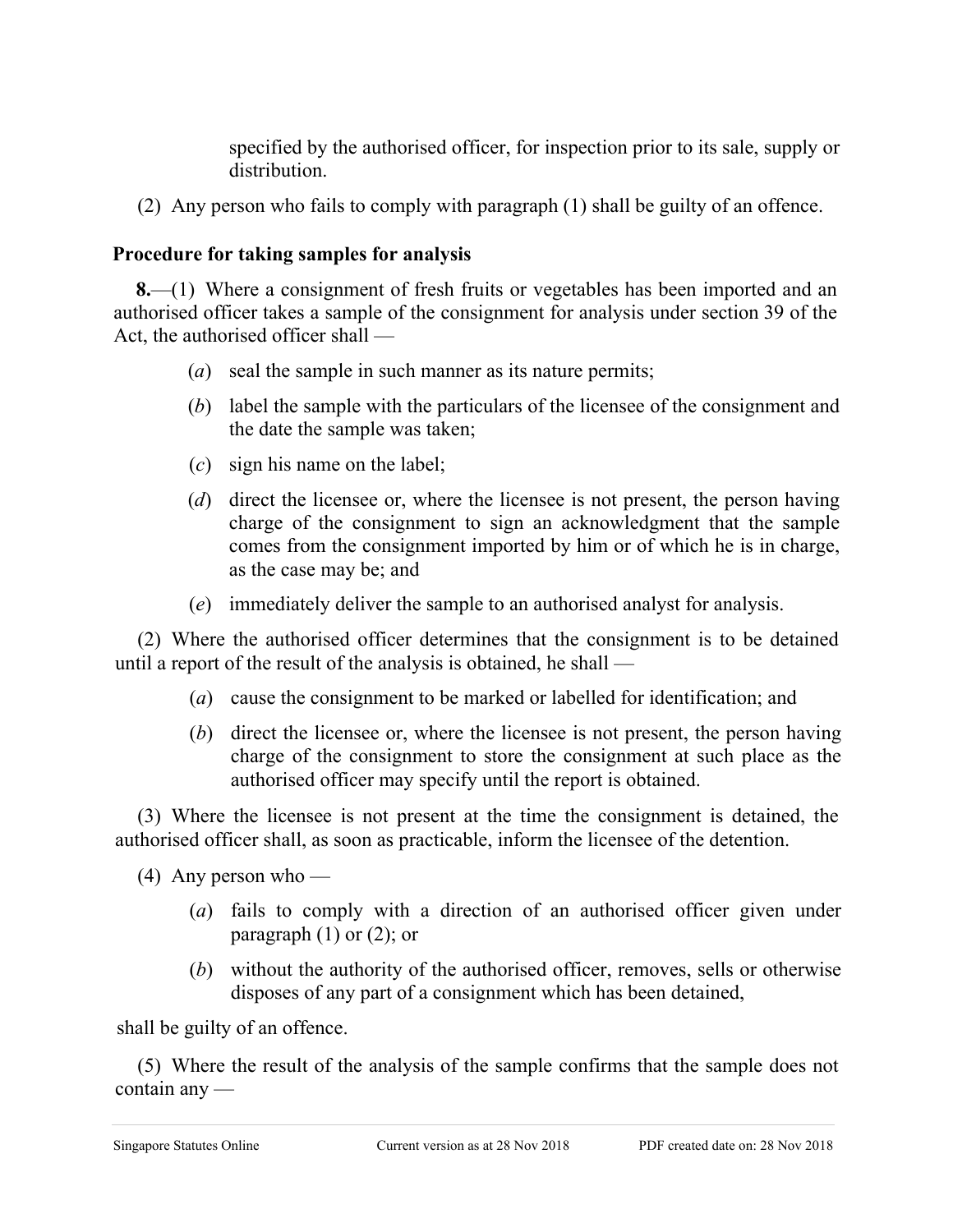- (*a*) prohibited pesticide residue;
- (*b*) residue of any pesticide which exceeds the prescribed level referred to in rule  $9(1)(a)$  in respect of the pesticide; or
- (*c*) residue of any toxic chemical which exceeds the prescribed level referred to in rule 9(1)(*b*) in respect of that toxic chemical,

an authorised officer shall immediately release the consignment to the licensee if the consignment is detained.

## **Level of pesticide residue, etc.**

**9.**—(1) For the purposes of section  $8(1)(c)$  of the Act —

- (*a*) the prescribed level of pesticide residue is
	- (i) the level specified in the Ninth Schedule to the Food Regulations (Cap. 283, Rg 1) in respect of the pesticide in question; or
	- (ii) where the Ninth Schedule to the Food Regulations does not specify any level in respect of that pesticide, the level recommended by the Joint FAO/WHO Codex Alimentarius Commission in respect of that pesticide; and
- (*b*) the prescribed level of toxic chemical residue is
	- (i) the level specified in the Food Regulations in respect of the toxic chemical in question; or
	- (ii) where the Food Regulations does not specify any level in respect of that toxic chemical, the level recommended by the Joint FAO/WHO Codex Alimentarius Commission in respect of that toxic chemical.

(2) For the purposes of section  $8(1)(d)$  of the Act, the sanitary standards are as follows:

- (*a*) a consignment of fresh fruits or vegetables which is to be imported must not contain any organism or substance (other than a pesticide or toxic chemical) that is likely to be, or of a level that is likely to be, injurious to human health;
- (*b*) the container for the fresh fruits or vegetables constituting the consignment is clean and in a sanitary condition, and is appropriate for the keeping of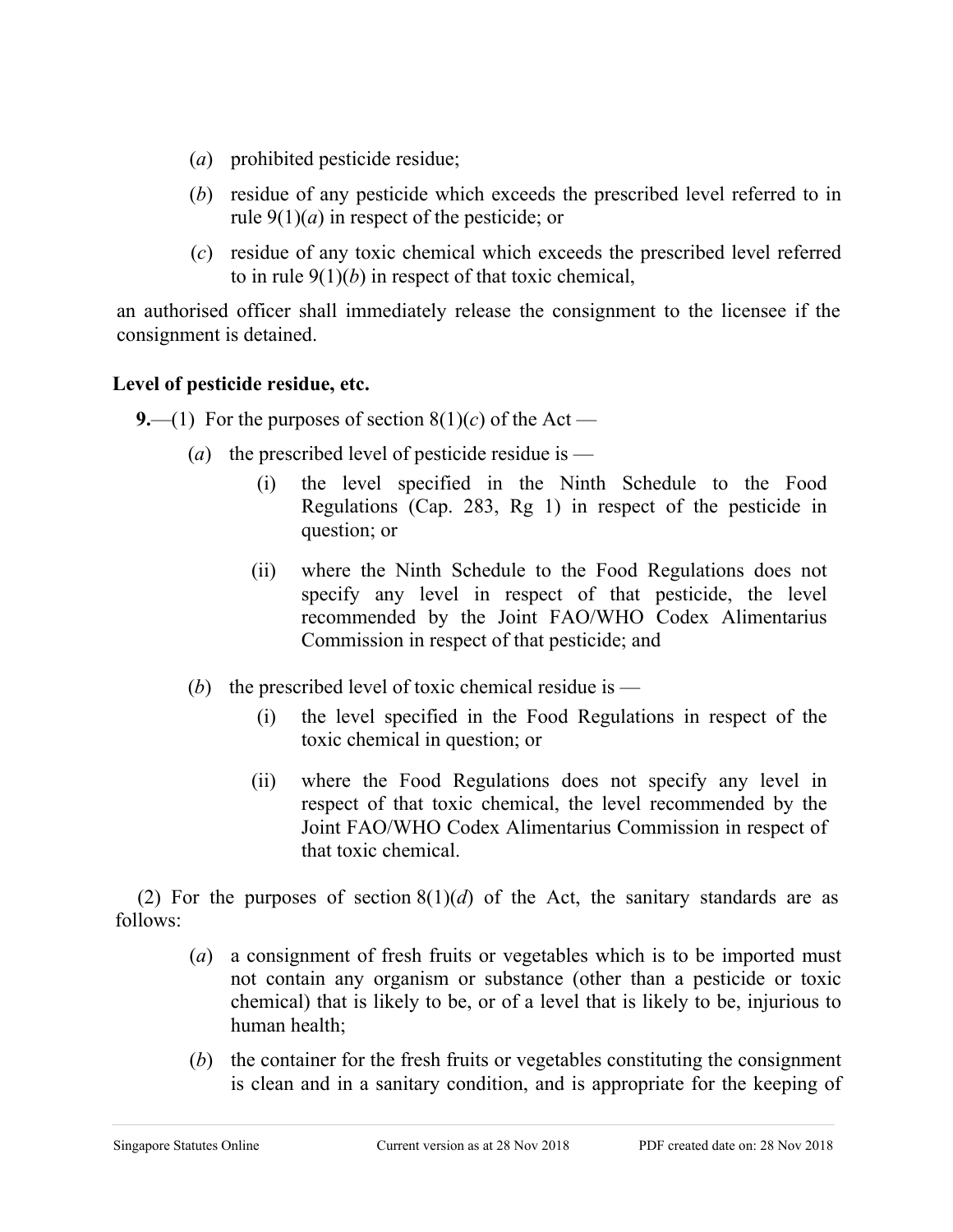such fruits or vegetables.

### **Container to bear certain particulars**

**10.**—(1) For the purposes of section 8(1)(*f*) of the Act, a licensee shall ensure that each container of fresh fruits or vegetables constituting a consignment to be imported by him bears the following particulars:

- (*a*) the name of the producer of the fresh fruits or vegetables;
- (*b*) the address of the producer, not being a telegraphic or code address or an address at a post office;
- (*c*) the names of the fresh fruits or vegetables contained in the container; and
- (*d*) such other particulars as the Director-General may reasonably require.

(2) Where a consignment does not bear any of the particulars referred to in paragraph (1), an authorised officer may —

- (*a*) direct the licensee to export, destroy or otherwise dispose of the consignment; or
- (*b*) seize the consignment.

(3) Any person who fails to comply with a direction of an authorised officer given under paragraph  $(2)(a)$  shall be guilty of an offence.

## **Powers of authorised officers**

**11.**—(1) For the purpose of ascertaining whether an offence under section 7 or 8 of the Act or under these Rules has been or is being committed, an authorised officer has (in addition to the powers referred to in section 37(1) of the Act) the power to require a person who imports or tranships any fresh fruits or vegetables —

- (*a*) to disclose to the authorised officer his name, place of residence, place of business and such other particulars as the authorised officer may reasonably require;
- (*b*) to produce any document, which relates to, or which the authorised officer reasonably believes relates to, the import for sale, supply or distribution, or the transhipment of, fresh fruits or vegetables.

(2) Any person who refuses or fails to comply with a requirement of an authorised officer referred to in paragraph (1) shall be guilty of an offence.

## **Giving of false information, etc.**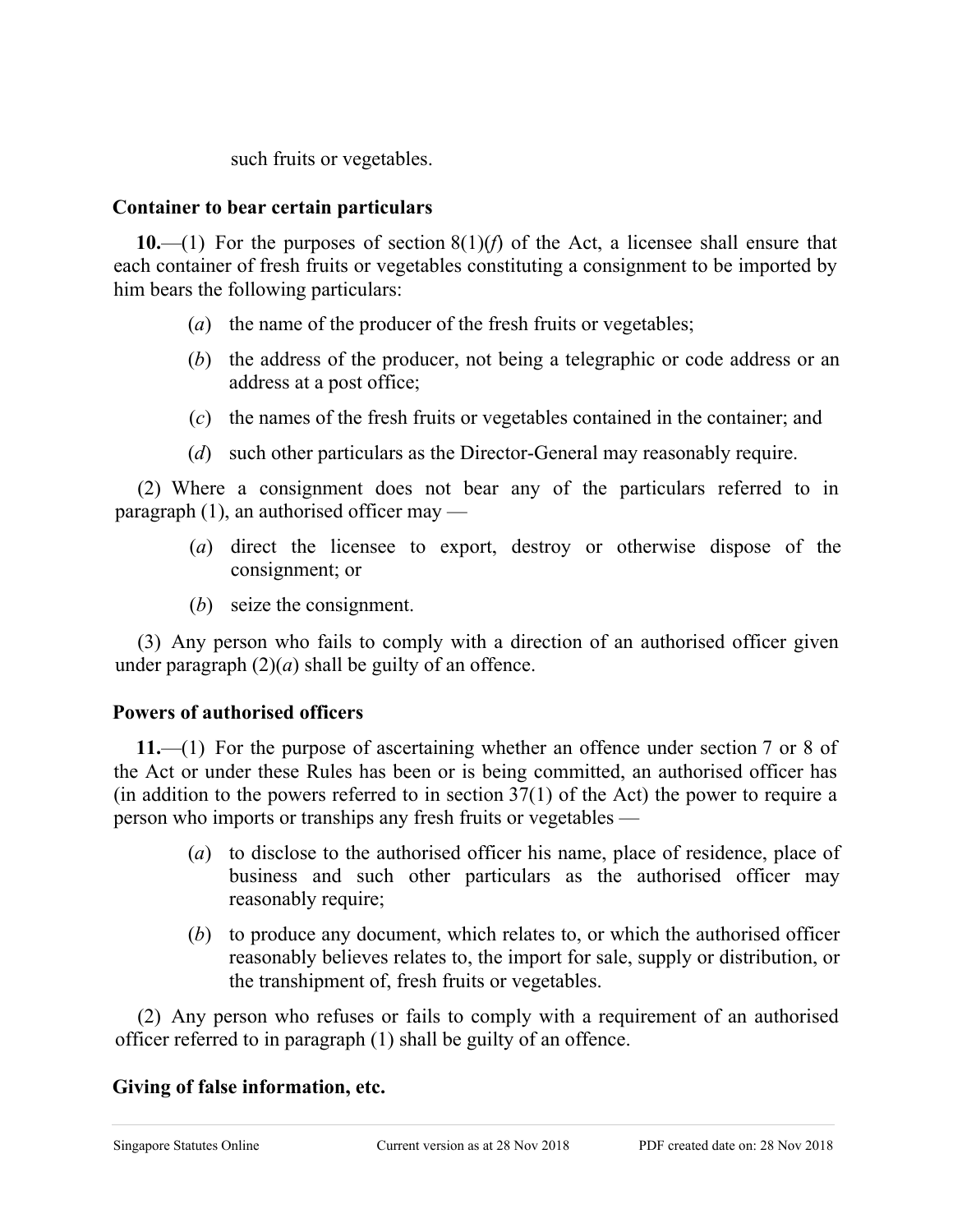**12.** Any person who, being required under these Rules to provide any information or produce any document or who, for the purpose of obtaining a licence or permit —

- (*a*) provides any information or makes any statement or declaration which, to his knowledge, is false in any material particular; or
- (*b*) submits or produces any document which, to his knowledge, is false in any material particular or has not been made by the person by whom it purports to have been made, or has been in any way altered or tampered with,

shall be guilty of an offence.

#### **Penalty**

**13.** Any person who is guilty of an offence under these Rules shall be liable on conviction to a fine not exceeding \$10,000 or to imprisonment for a term not exceeding 3 years or to both.

#### **Fees**

**14.** The fees specified in the second column of the Schedule shall be payable to the Director-General in respect of the matters specified in the first column thereof.

### THE SCHEDULE

*First column Second column* 1. For the issue or renewal of a licence \$378 per year 2. For the issue of a permit  $$3$ 3. For a certified true copy of a licence or permit \$9.45

*[G.N. Nos. S 9/99; S 89/2000; S 449/2006]*

Rule 14

## LEGISLATIVE HISTORY

## CONTROL OF PLANTS (IMPORT AND TRANSHIPMENT OF FRESH FRUITS AND VEGETABLES) RULES (CHAPTER 57A, R 1)

This Legislative History is provided for the convenience of users of the Control of Plants (Import and Transhipment of Fresh Fruits and Vegetables) Rules. It is not part of these Rules.

#### **1. 1994 Revised Edition—Control of Plants (Import of Fresh Fruits and Vegetables) Rules**